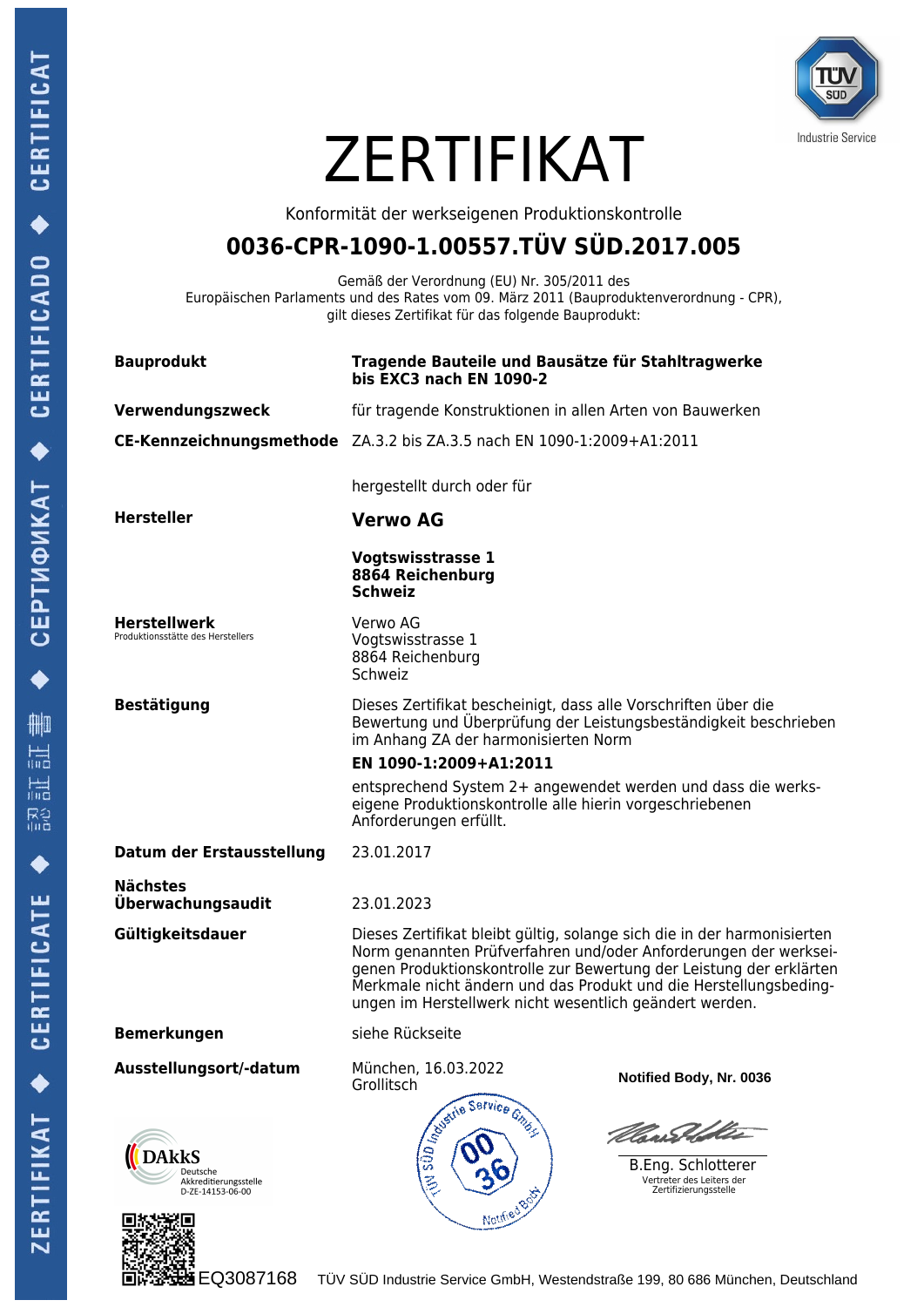## **Zertifikatsnummer: 0036-CPR-1090-1.00557.TÜV SÜD.2017.005**

#### **Bemerkungen** Die notifizierte Stelle - 0036 TÜV SÜD Industrie Service GmbH hat die Erstprüfung des/der Herstellwerke(s) und der werkseigenen Produktionskontrolle durchgeführt und führt die laufende Überwachung, Beurteilung und Bestätigung der werkseigenen Produktionskontrolle durch. Nach der nächsten erfolgreichen Überprüfung wird ein neues Zertifikat ausgestellt.

### **Allgemeine Bestimmungen**

Es gelten die in den nachfolgend aufgeführten Dokumenten in der jeweils gültigen Fassung getroffenen Regelungen:

- a) Geschäftsbedingungen der TÜV SÜD Industrie Service GmbH
- b) Prüf- und Zertifizierordnung der TÜV SÜD AG
- c) Zertifizierungsvertrag zwischen der TÜV SÜD Industrie Service GmbH und dem im Zertifikat genannten Auftraggeber (Inverkehrbringer)
- d) DVS Richtlinie 1711 des Deutschen Verbandes für Schweißen und verwandte Verfahren e.V. (in Anlehnung; ausgenommen Anhang B)
- e) Allgemeine Bestimmungen zur Gültigkeit von Zertifikaten über die werkseigene Produktionskontrolle (WPK) nach DIN EN 1090-1 und den zugehörigen Schweißzertifikaten (Antrag auf Zertifizierung: Anlage 1 zu Dok.-Nr. QS/PÜZ0005/AT)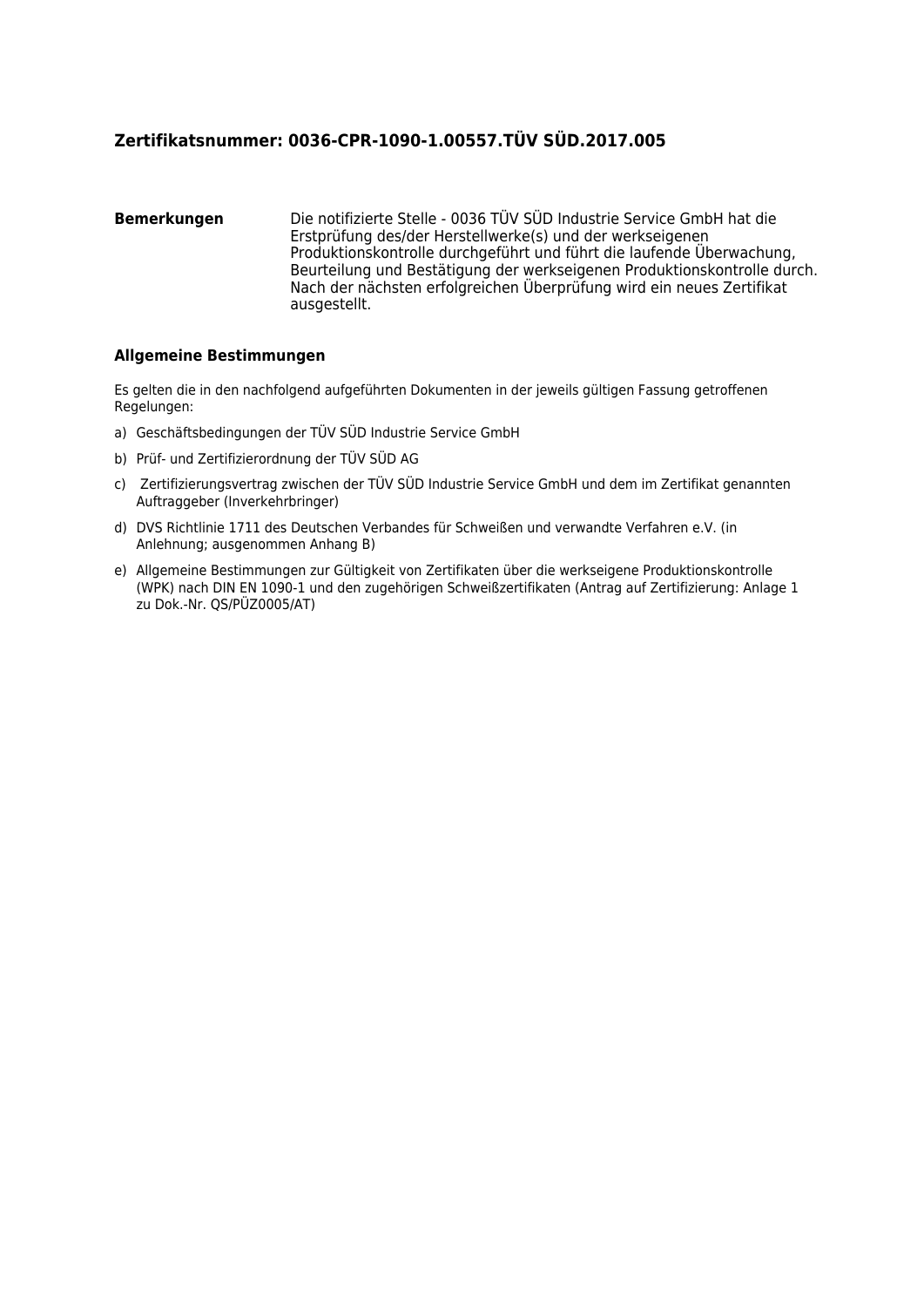CEPTИФИКАТ ◆ CERTIFICADO ◆ CERTIFICAT

 $\bullet$ 

删 温

温

R3<br>他

 $\blacklozenge$ 

ZERTIFIKAT ◆ CERTIFICATE



# **CERTIFICATE**

Conformity of the Factory Production Control

# **0036-CPR-1090-1.00557.TÜV SÜD.2017.005**

In compliance with Regulation 305/2011/EU of the European Parliament and of the Council of 9 March 2011 (the Construction Products Regulation or CPR), this certificate applies to the following construction product:

| <b>Construction product</b>                                           | <b>Structural components and kits for steel structures</b><br>to EXC3 according to EN 1090-2                                                                                                                                                                                                                                                  |
|-----------------------------------------------------------------------|-----------------------------------------------------------------------------------------------------------------------------------------------------------------------------------------------------------------------------------------------------------------------------------------------------------------------------------------------|
| Intended use                                                          | for load-bearing structures in all types of buildings                                                                                                                                                                                                                                                                                         |
| <b>CE</b> - marking method                                            | ZA.3.2 to ZA.3.5 acc. to EN 1090-1:2009+A1:2011                                                                                                                                                                                                                                                                                               |
|                                                                       | produced by or for                                                                                                                                                                                                                                                                                                                            |
| <b>Manufacturer</b>                                                   | <b>Verwo AG</b>                                                                                                                                                                                                                                                                                                                               |
|                                                                       | <b>Vogtswisstrasse 1</b><br>8864 Reichenburg<br><b>SWITZERLAND</b>                                                                                                                                                                                                                                                                            |
| <b>Manufacturing plant</b><br>Production facility of the manufacturer | Verwo AG<br>Vogtswisstrasse 1<br>8864 Reichenburg<br>SWITZERLAND                                                                                                                                                                                                                                                                              |
| <b>Confirmation</b>                                                   | This certificate attests that all provisions concerning the<br>assessment and verification of constancy of performance<br>described in Annex ZA of the harmonised standard                                                                                                                                                                    |
|                                                                       | EN 1090-1:2009+A1:2011                                                                                                                                                                                                                                                                                                                        |
|                                                                       | under system $2+$ are applied, and that the factory<br>production control fulfills all the prescribed requirements<br>stated therein.                                                                                                                                                                                                         |
| Date of first issue                                                   | 23.01.2017                                                                                                                                                                                                                                                                                                                                    |
| Next<br><b>Surveillance audit</b>                                     | 23.01.2023                                                                                                                                                                                                                                                                                                                                    |
| <b>Period of validity</b>                                             | This certificate will remain valid as long as the test methods<br>and/or the factory production control requirements included<br>in the harmonised standard used to assess the performance of the<br>declared characteristics do not change, and the product and the<br>manufacturing conditions in the plant are not modified significantly. |
| <b>Remarks</b>                                                        | see reverse                                                                                                                                                                                                                                                                                                                                   |
| <b>Place and date of issue</b>                                        | Munich, 16.03.2022<br>Notified Body, No. 0036<br>Grollitsch                                                                                                                                                                                                                                                                                   |
| <b>)AkkS</b><br>Deutsche<br>Akkreditierungsstelle<br>D-ZE-14153-06-00 | Sombustrie Service<br><u>Con Del de </u><br>B.Eng. Schlotterer<br>Deputy head of certification<br>body<br>Votified Boo                                                                                                                                                                                                                        |

EQ3087168 TÜV SÜD Industrie Service GmbH, Westendstr. 199, 80686 Munich, Germany